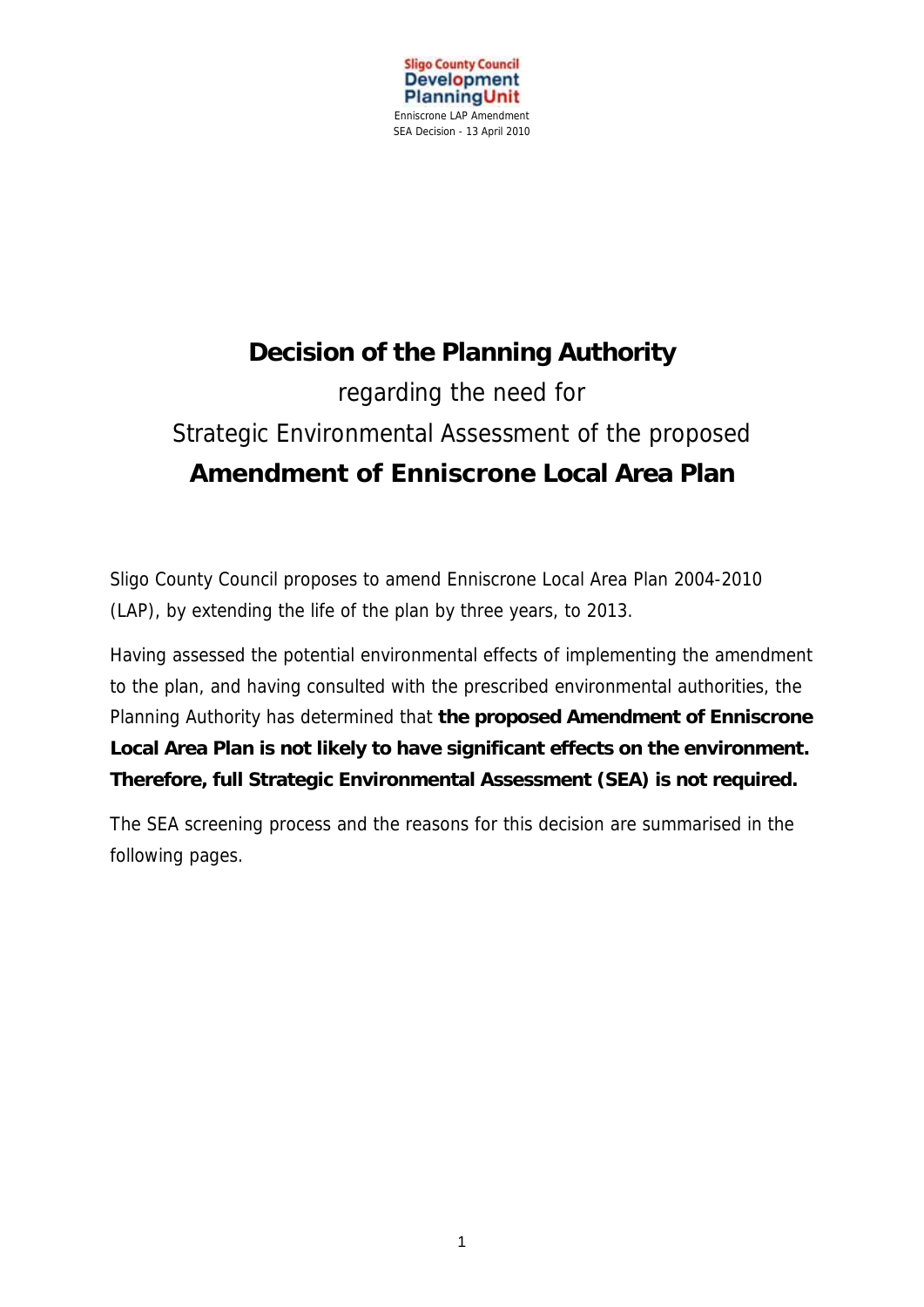

# **1. Amending Enniscrone Local Area Plan – legislative context**

The proposed Amendment of Enniscrone Local Area Plan 2004-2010 is prepared in accordance with Sections 19 and 20 of the Planning and Development Act 2000 (as amended). Current legislation requires that an existing local area plan be amended "at least every 6 years after the making of the previous local area plan"  $(S. 19(1)(c)(ii))$ .

# **2. SEA – legal requirements**

The Strategic Environmental Assessment (SEA) Directive (2001/42/EC) applies to plans and programmes for which formal preparatory action started on or after the 21st July 2004. The component of the SEA Directive relating to land use planning was transposed into Irish law in the form of the Planning and Development (SEA) Regulations 2004 (S.I. 436/04).

In accordance with Section 14A of the SEA Regulations, prior to commencing the procedure for amending Enniscrone LAP, it was necessary to "screen" the proposed amendment, or determine whether the implementation of the amendment/amended plan would have significant effects on the environment.

In undertaking the screening exercise, the Planning Authority took account of the criteria set out in Schedule 2A of the SEA Regulations.

# **3. Consultation with the elected members**

During January 2010, the Development Planning Unit of Sligo County Council undertook a background study aimed at assessing the degree to which the main goals and objectives set out in Enniscrone LAP 2004-2010 have been implemented since the adoption of the Plan in March 2004. The result of this study was a Progress Report, which was submitted to the elected members for their consideration.

The Progress Report indicated that, while a certain amount of development has taken place since 2004, the key development objectives of the Local Area Plan continue to be relevant, as they have not yet been substantially achieved.

It was therefore recommended that all the objectives of the Plan, including zoning objectives, be maintained unchanged and that the only amendment of the LAP should relate to the extension of its life by three years, to 2013 (i.e. until after the adoption of a new County Development Plan).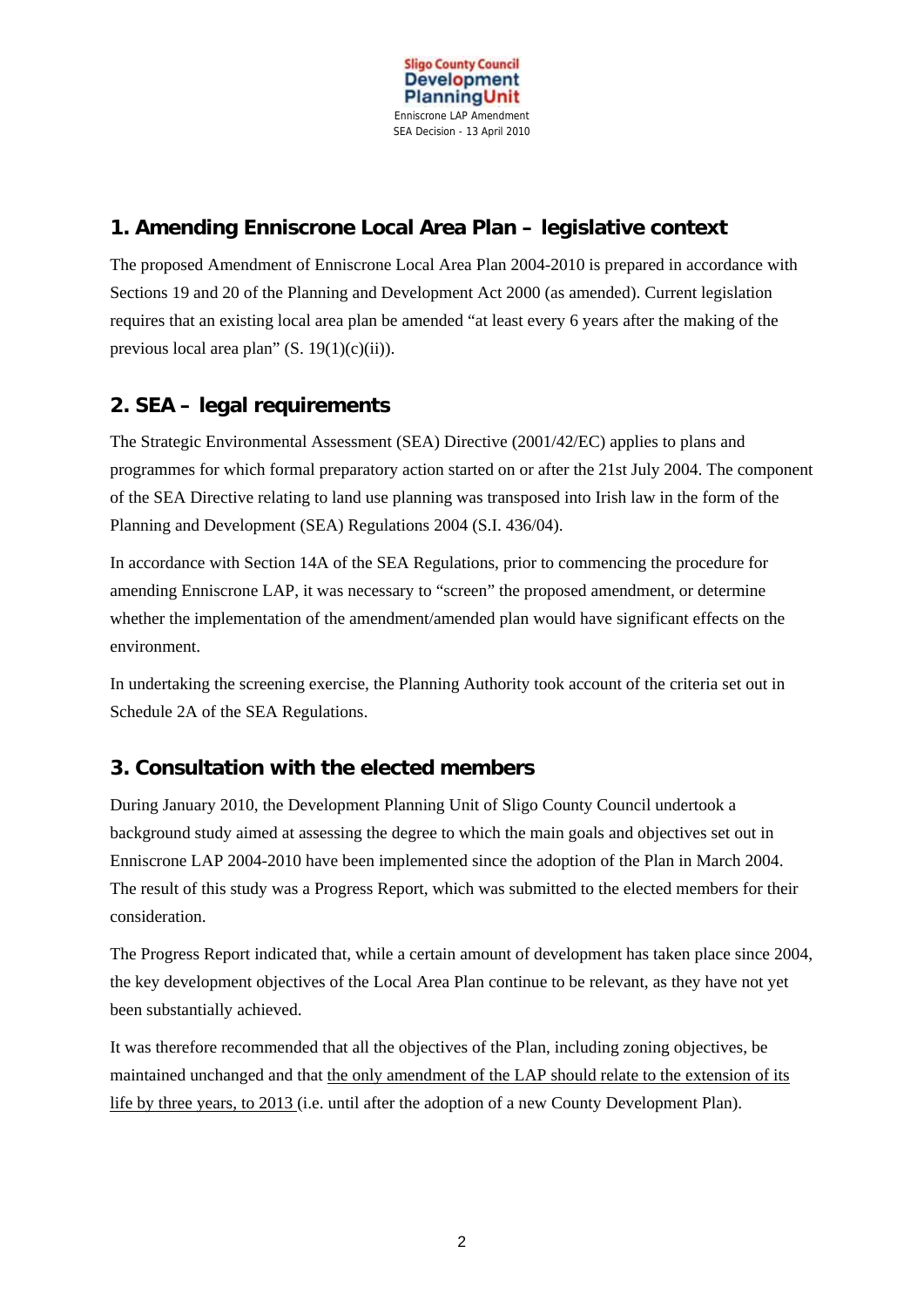

At their ordinary meeting on on 1 February 2010, the members of Sligo County Council resolved that

**"all objectives of the Enniscrone Local Area Plan, including zoning objectives, be maintained unchanged and that the only amendment of the LAP relate to the extension of its life by three years to 2013."**

#### **4. Screening**

The proposed amendment was screened for potential environmental effects in accordance with the criteria set out in Schedule 2A of the SEA Regulations. The conclusion of the screening exercise was as follows:

"The proposal is that the Enniscrone Local Area Plan remains as adopted in 2004 and its life is extended by a further three years to 2013. Since the proposed amendment is not considered likely to have a significant effect on the environment, it is the opinion of the Planning Authority that a full strategic environmental assessment is not required."

The Screening Report relating to the proposed Amendment of Enniscrone LAP can be inspected at/ purchased from the Planning Office of Sligo County Council, and it can be downloaded for free from the Council's website at http://www.sligococo.ie/Services/Planning/LocalAreaPlans/EnniscroneLAP/

The Planning Authority **did not determine** that the implementation of the proposed amendment would have significant effects on the environment.

Therefore, in accordance with the requirements of the SEA Regulations, the Planning Authority proceeded to the next stage, i.e. consultation with the prescribed environmental authorities – the Environmental Protection Agency (EPA), the Minister for the Environment, Heritage and Local Government (Dept. of EHLG) and the Minister for Communications, Energy and Natural Resources (Dept. of CENR).

#### **5. Consultation with prescribed environmental authorities**

Formal notification, accompanied by the Screening Report, was issued to the prescribed environmental authorities on 26 February 2010, giving them an opportunity to comment on the likely environmental effects of implementing the proposed Amendment of Enniscrone Local Area Plan. The deadline for receiving comments was 29 March 2010.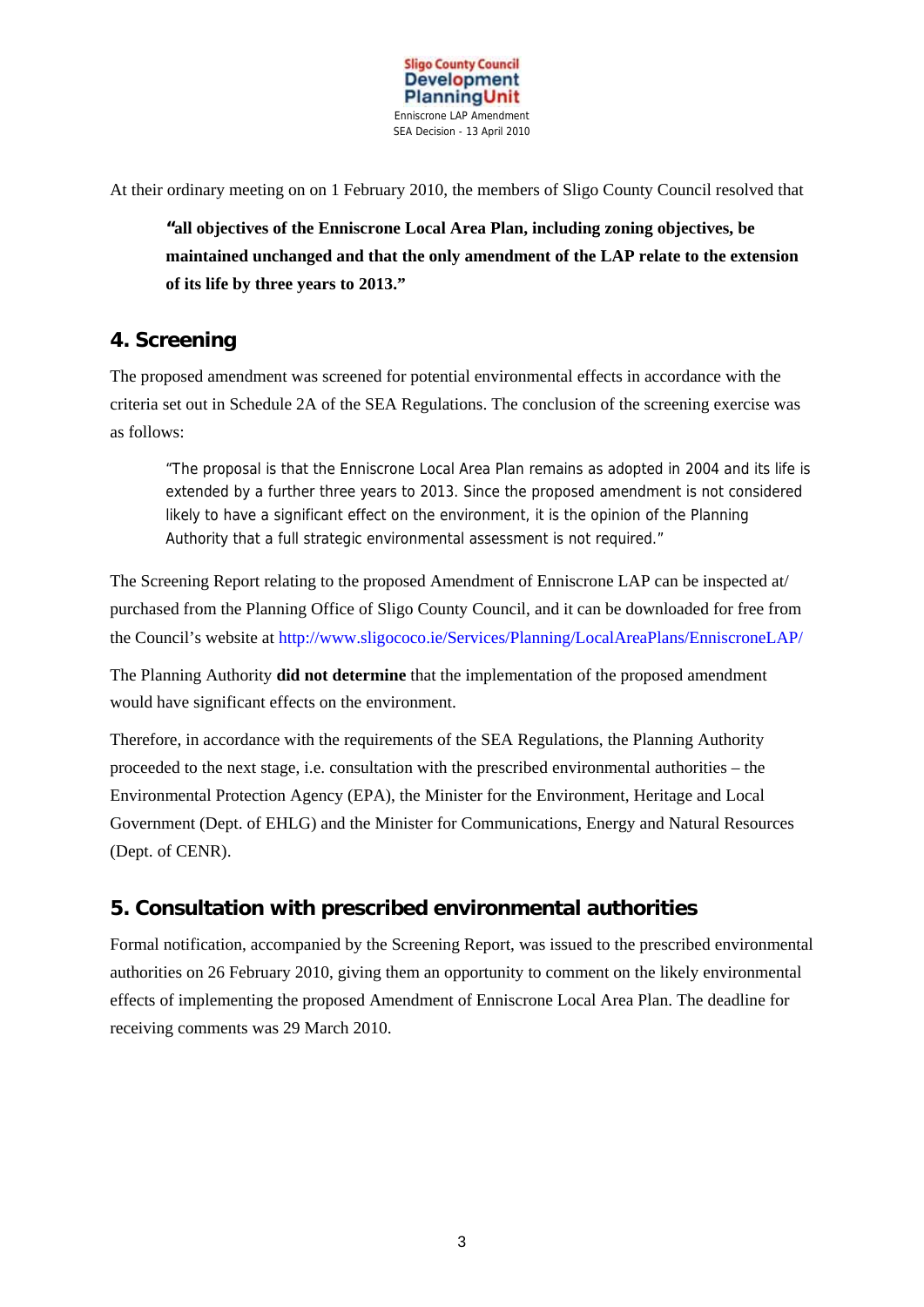

# **6. Response to notification**

**A.** The Environmental Protection Agency responded on 29 March 2010. The letter included a complete review of existing legislation, guidance documents and sources of environmental information and data relevant to the LAP area.

The EPA noted the conclusion of the Screening Report and indicated that

"it is a matter for Sligo County Council to determine whether or not any proposed amendments to the LAP would be likely to have significant effects on the environment."

The EPA referred to the need for undertaking Flood Risk Assessment and Appropriate Assessment (Habitats Directive Assessment) when preparing an amended plan. In addition, it was emphasised that

"In proposing the Plan, and any related amendments, variations etc. of the Plan and in implementing the Plan, adequate and appropriate infrastructure should be in place, or required to be put in place, to service any development proposed and authorised during the lifetime of the particular Plan.

In particular, adequate and appropriate wastewater treatment, water supply, surface and storm water drainage, transport, waste management, community services and amenities etc. should be planned and phased to address any current problems or deficits and to reflect predicted increases in population."

- **B.** The Coordination Unit of the Department of Communications, Energy and Natural Resources indicated that it had no comments/observations to make.
- **C.** No submission was received from the Development Applications Unit of the Department of the Environment, Heritage and Local Government.

# **7. Considerations**

**A.** The references to relevant SEA legislation, guidance documents and sources of environmental information are noted.

The amendment of Enniscrone LAP could have amounted to a full review and the preparation of a new Plan. However, this was not the intention of the elected members of the County Council, who clearly indicated their wish to maintain unchanged all the objectives of Enniscrone LAP for a further three years, until 2013.

It is intended to undertake a full review of the LAP after the adoption of a new County Development Plan (currently under preparation).

The CDP review commenced in April 2009 and the new CDP is expected to be adopted in March 2011. The SEA associated with the CDP review will inform and benefit all LAPs in the County area,